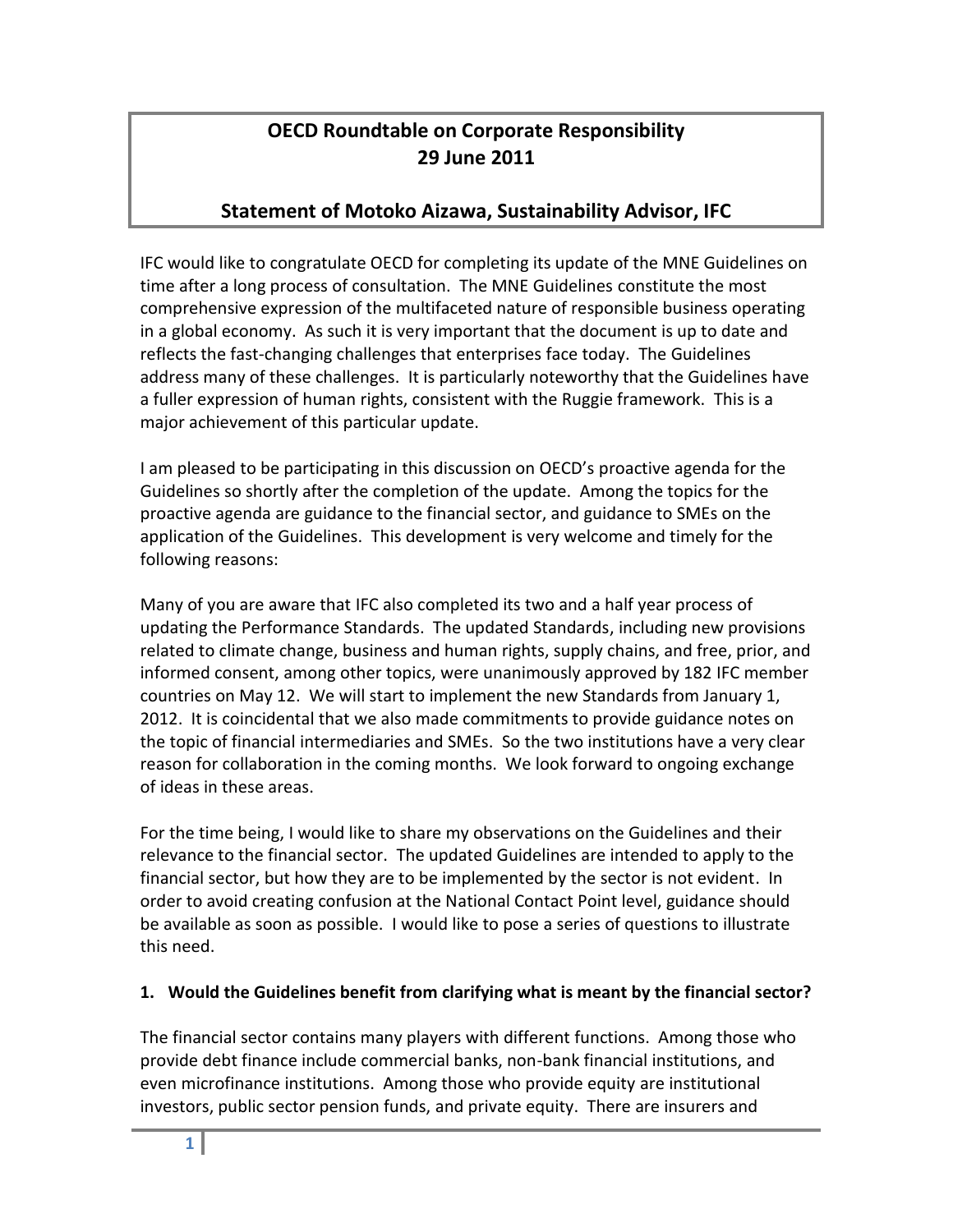reinsurers. Beyond these are service providers who serve the sector, such as rating agencies. These entities could be state-owned, publicly held, privately held, or publicsector funded. Do all or some of them come under the scope of the Guidelines?

#### **2. Would it be helpful to distinguish between the direct actions of the financial sector vs. actions that contribute to others'?**

Financial institutions must manage their own business in a responsible manner. They must pay taxes, not engage in corrupt behaviors, and consider the environmental impacts of their direct operations, like accounting for their direct carbon footprint from their buildings and staff, just like anyone else. They also play the role of enabler and contributor by providing funds, and in the process may end up financing businesses that are not operated in a responsible manner. Do the Guidelines also apply to these indirect roles?

#### **3. If the Guidelines apply to the indirect aspects of financial sector operations, is the concept of "use of proceeds" a useful one to draw a line?**

The Equator Principles draw their line around project finance because in project finance the use of proceeds is known. This means that the financing proceeds can be traced to specific business activities and the underlying physical assets (this in turn would allow impact assessments with respect to such assets to be conducted). At IFC, our due diligence methodology is different depending on whether the use of IFC financing proceeds is known or not. This is a well-established concept in sustainable finance.

**4. For the indirect activities, can the financial sector's responsibility under the Guidelines be discharged through good quality due diligence? What constitutes good due diligence? When does the financial sector bear responsibility for the borrower/investee's lack of responsibility despite good due diligence?**

If use of proceeds is known and appropriate due diligence is carried out in relation to the proposed business activity to be financed, has the financial institution properly discharged its duty? Under what method should the financial institution carry out its due diligence? Will due diligence under the Equator Principles or the IFC Performance Standards (which the OECD Export Credit Agencies refer to when they are involved in private sector limited recourse projects via the OECD Common Approaches) be adequate as far as environmental and social due diligence is concerned? Should financial institutions carry out separate due diligence under the MNE Guidelines? In the event that the project or business activity financed is unsuccessful from an environmental or social sustainability perspective, should the financial institution be